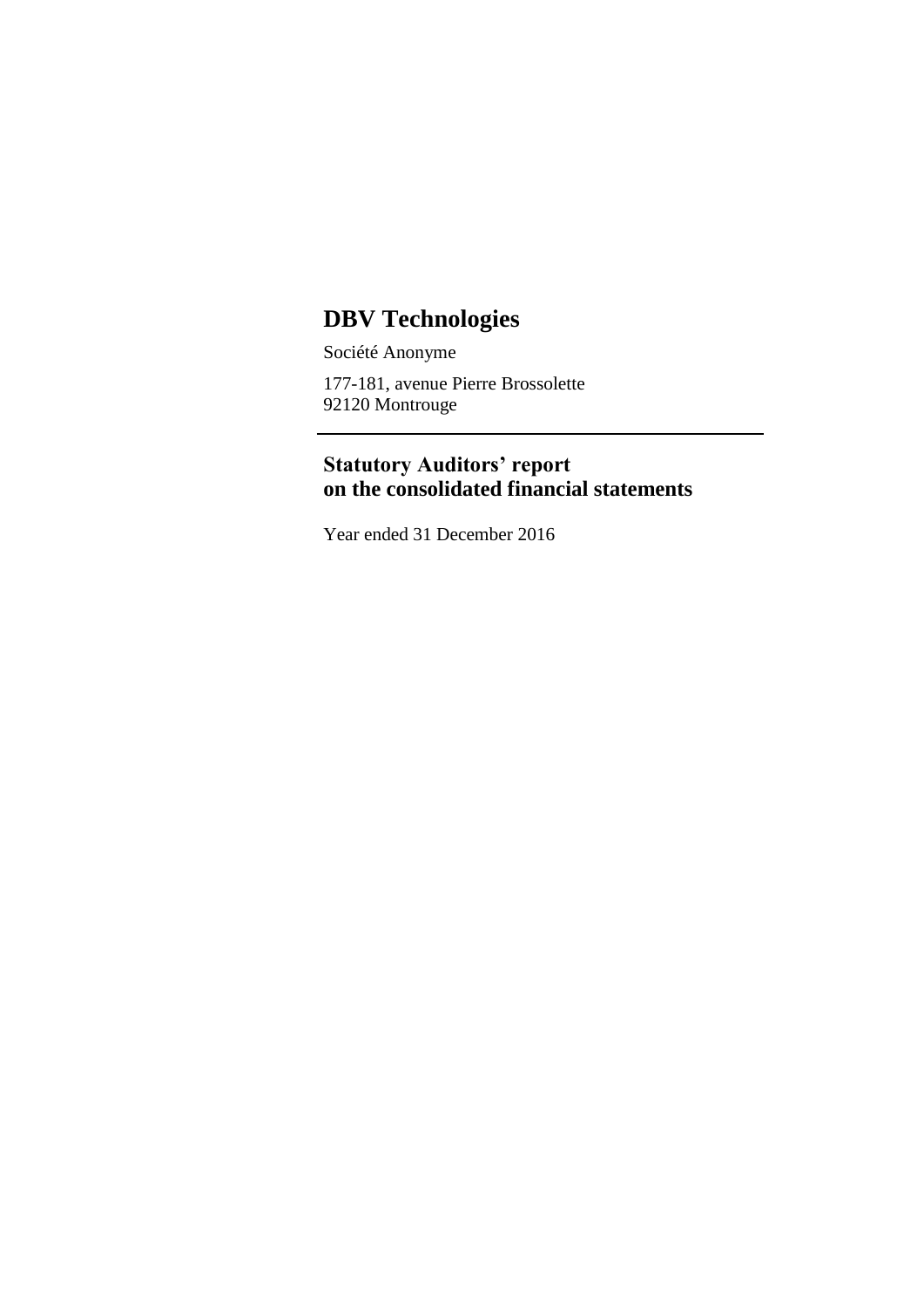**BECOUZE** 

1, rue de Buffon

49100 Angers

Deloitte & Associés

185, avenue Charles de Gaulle

92524 Neuilly-sur-Seine Cedex

## **DBV Technologies**

Société Anonyme 177-181, avenue Pierre Brossolette 92120 Montrouge

### **Statutory Auditors' report on the consolidated financial statements**

Year ended December 31, 2016

*This is a free translation into English of the statutory auditor's report on the financial statements issued in French and is provided solely for*  the convenience of English speaking users. The statutory auditor's report on the financial statements includes information specifically *required by French law in such reports, whether modified or not. This information is presented below the opinion on the financial statements and includes an explanatory paragraph discussing the auditors' assessments of certain significant accounting and auditing matters. These*  assessments were considered for the purpose of issuing an audit opinion on the financial statements taken as a whole and not to provide *separate assurance on individual account captions or on information taken outside of the financial statements. This report should be read in conjunction with, and construed in accordance with, French law and professional auditing standards applicable in France.*

To the Shareholders,

In accordance with our appointment as Statutory Auditors at your Annual General Meeting, we hereby report to you for the year ended December 31, 2016 on:

- the audit of the accompanying consolidated financial statements of DBV Technologies;
- the justification of our assessments;
- the specific verification required by law.

These consolidated financial statements have been approved by the Board of Directors. Our role is to express an opinion on these financial statements, based on our audit.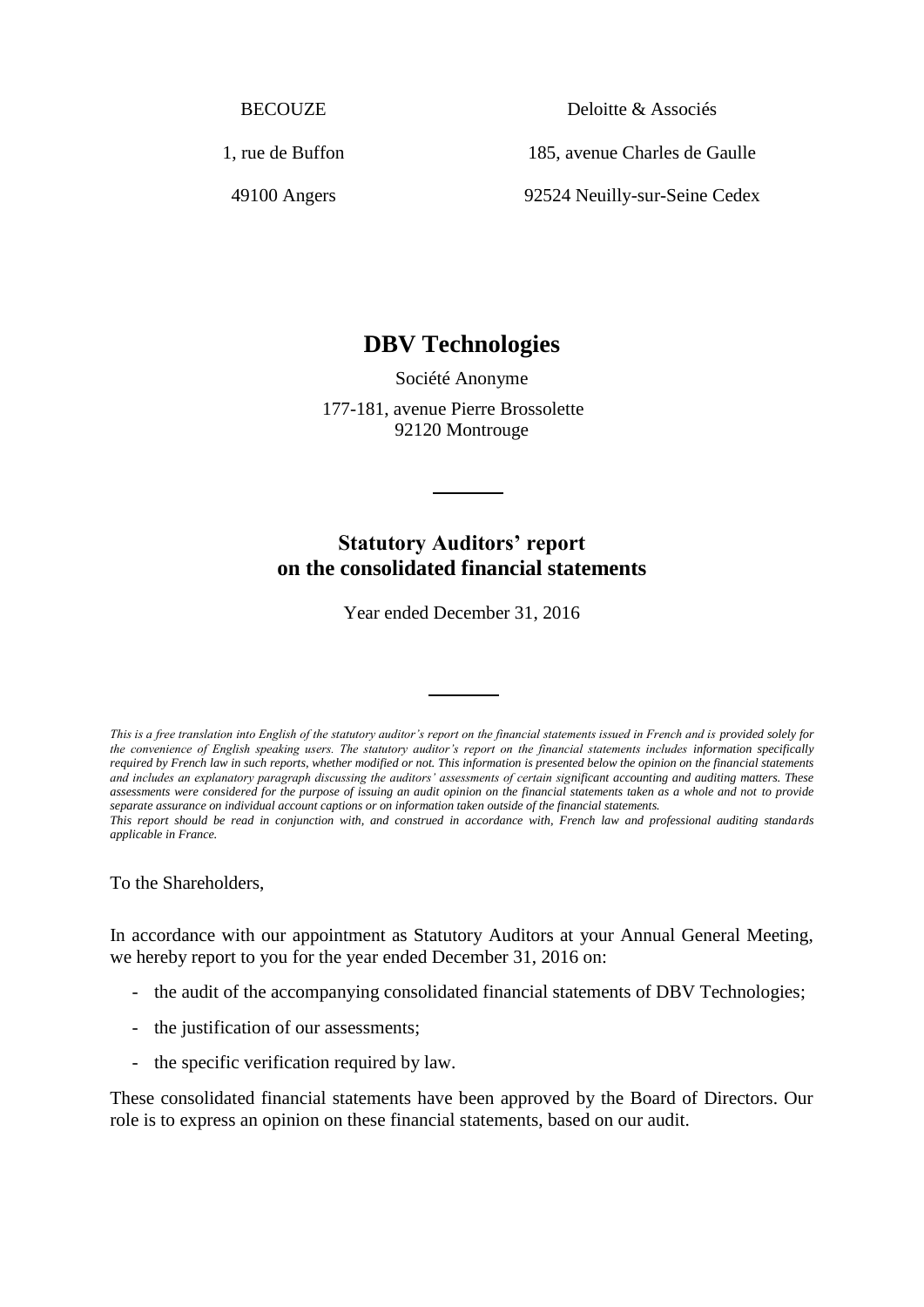#### **I. Opinion on the consolidated financial statements**

We conducted our audit in accordance with professional standards applicable in France. These standards require that we plan and perform the audit to obtain reasonable assurance about whether the consolidated financial statements are free of material misstatement. An audit includes examining, using sample testing techniques or other selection methods, evidence supporting the amounts and disclosures in the consolidated financial statements. An audit also includes assessing the accounting principles used and significant estimates made, as well as evaluating the overall financial statement presentation. We believe that the audit evidence we have obtained is sufficient and appropriate to provide a reasonable basis for our opinion.

In our opinion, the consolidated financial statements give a true and fair view of the financial position and assets and liabilities of the Group as of December 31, 2016 and of the results of its operations for the year then ended in accordance with International Financial Reporting Standards as adopted by the European Union.

#### **II. Justification of our assessments**

In accordance with the requirements of Article L.823-9 of the French Commercial Code (*Code de commerce*) relating to the justification of our assessments, we bring to your attention the following matters:

• Research tax credit

Your Company records a research tax credit as described in Notes 3.12, 3.17, 8.2 and 19 to the consolidated financial statements. This research tax credit has been evaluated by external experts on the basis of information provided by the Company. We have assessed the reasonableness of the information used in this evaluation.

• Share-based payments

Notes 3.7, 3.17, 10 and 17 to the consolidated financial statements outline the methods used to assess share-based payments. These instruments have been evaluated by external experts. Our work consisted in analyzing the data used, assessing the assumptions adopted and verifying that the note 17 of the consolidated financial statements provide appropriate disclosure.

These assessments were performed as part of our audit approach for the consolidated financial statements taken as a whole and therefore contributed to the expression of our opinion in the first part of this report.